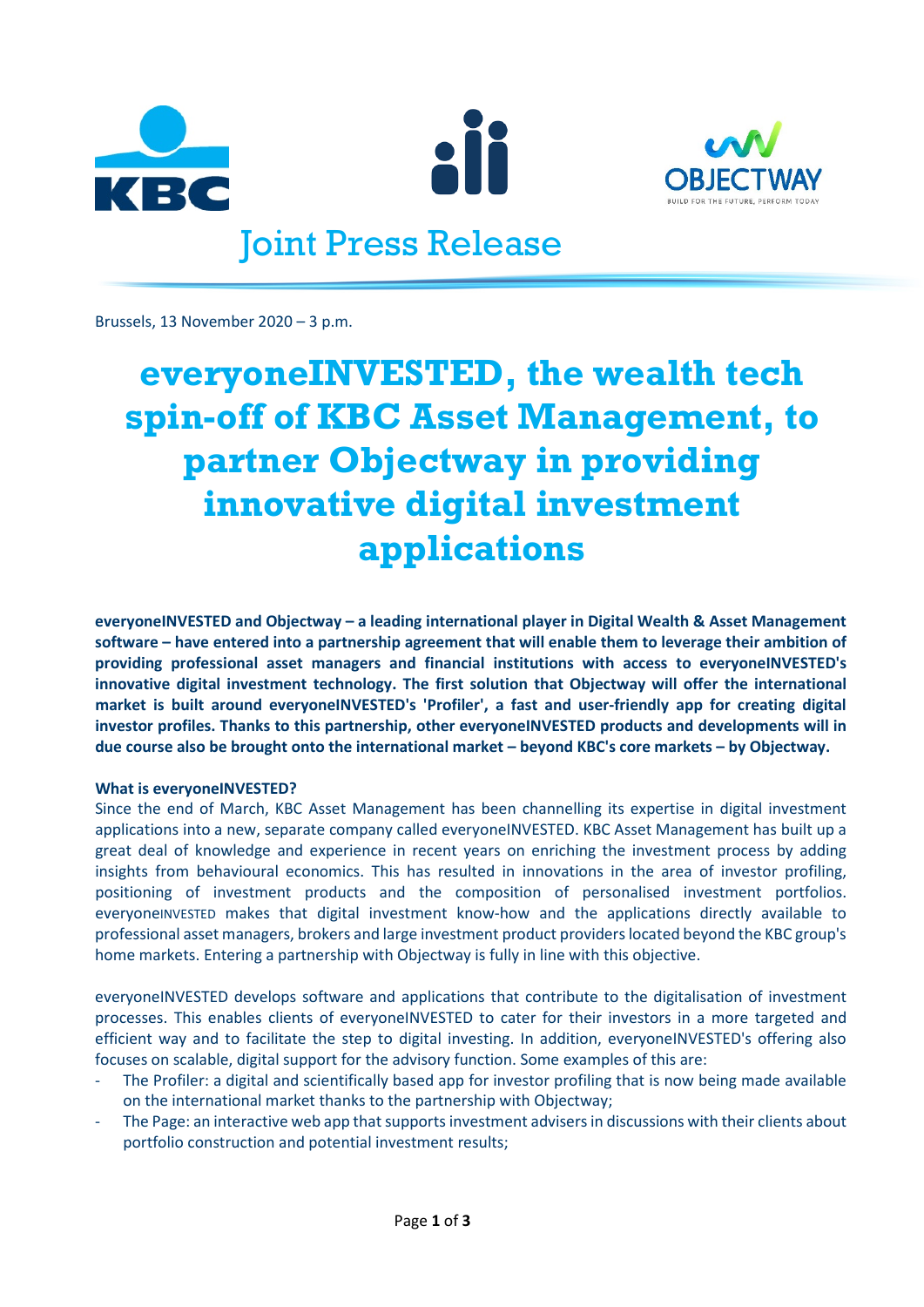The Score: an accessible and effective app that provides an overview of how individual investment portfolios are aligned with an overarching investment strategy. The app helps ensure that policy is consistent and/or advice is tailored to individual needs.

Besides these solutions, which KBC also uses itself, everyoneINVESTED develops specific apps at the request of professional counterparties.

**Luc Popelier, Chairman of the Board of Directors of KBC Asset Management**, is enthusiastic about the partnership: *'Innovation is one of the driving forces of our group. In all entities, employees take initiatives to launch, challenge and develop innovative ideas into powerful tools that support our customers and KBC, enabling them to take a step further into the digital world. They are encouraged in this by our corporate values, which give them enough scope to be innovative. This is illustrated in no better way than by everyoneINVESTED. What's more, the experience and expertise they bring together benefits not just KBC and its stakeholders, but also the investor community as a whole, thanks to the partnership with Objectway.'*

**Jurgen Vandenbroucke, Managing Director of everyoneINVESTED**, adds*: 'Investing is still the least digitalised financial service and that's something that everyoneINVESTED wants to change. We don't see digitalisation as an end in itself, but rather a means to make investing more accessible. By combining technology with our know-how of investor behaviour, we can improve the way we approach, serve and inform the user, so that the process becomes much more than just automation. The partnership with Objectway enables us to leverage our ambition of getting everyone invested.'*

**Kurt Vanhee, Managing Director of Objectway (Continental Europe & North America)**, comments: *'We are delighted and proud to support our long-standing client, KBC Asset Management, and to work together with their wealth tech spin-off, everyoneINVESTED, in providing financial institutions with access to innovative digital investment technology through our ready-made, quick-to-deploy and easy-to-adapt solutions, and so enable them to embark on a high-quality digital transformation today.'*

### **Note for editors**

### About everoneINVESTED

everyoneINVESTED BV is the wealth tech spin-off and former innovation team of KBC Asset Management. It combines years of business experience with unique know-how in investor behaviour to digitalise investing and make it more accessible to a wider audience. everyoneINVESTED works completely independently and offers its solutions to KBC entities and professional parties beyond KBC's core markets.

### About Objectway

With 30 years of business expertise in providing wealth and asset management technology and services, Objectway is in a position to enable its clients to deal with challenges in the future while ensuring they can perform effectively today. Objectway is a Global Top 100 fintech provider (IDC ranking). Its client base is made up over 200 leading wealth managers, banks, asset managers, fund managers, insurers and outsourcing providers in more than 15 countries. It supports around 100 000 investment professionals in managing assets worth more than £1 trillion. Objectway operates from offices in Italy, the United Kingdom, Ireland and Belgium and serves clients on four continents.